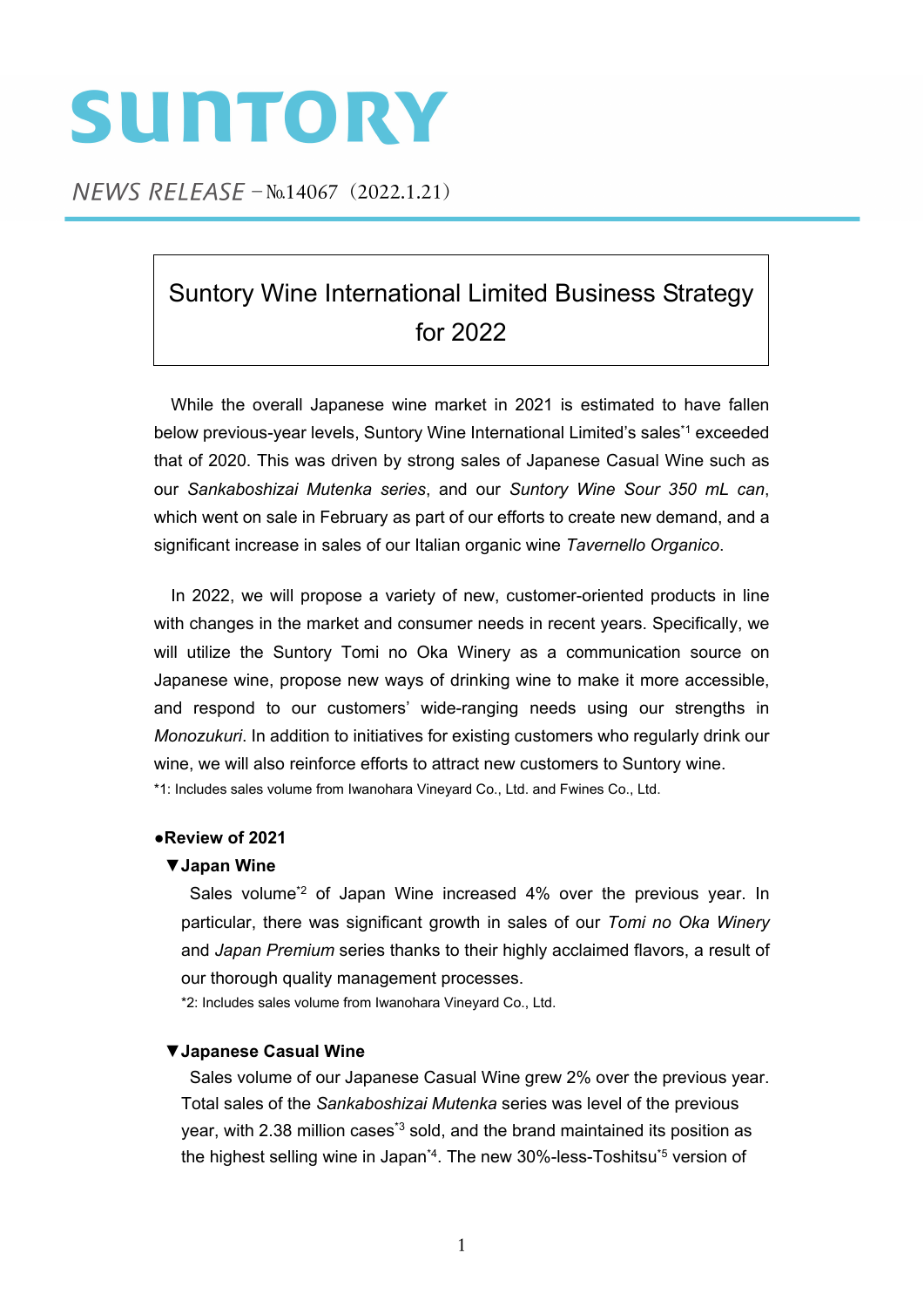our *Sankaboshizai Mutenka no Oishii Wine*, which we released in August in line with rising awareness of the importance of health, has been favorably received by our customers as a way to enjoy delicious wine while lowering sugar intake. Our *Suntory Wine Sour 350 mL can,* which launched in February, has been well received for its refreshing flavor that pairs well with a variety of meals, and as a new, casual way to enjoy wine mixed with soda water. Due to its popularity, we revised our full-year sales target upward to  $350,000$  cases<sup>\*6</sup> in March, approximately a month and a half following the product's launch, which we also achieved.

- \*3: 12 x 720 ml bottles in each case
- \*4: \*According to Intage SRI. Sales volume of wine in the Japanese market from January 2021 to December 2021(The total of all Japanese SM/ CVS/ liquor DS/ home centers/ drugstores/ liquor stores/ commercial liquor stores)
- \*5: Carbohydrates without dietary fiber
- \*6: 24 x 350 ml cans in each case

#### **▼Imported wines**

Total sales volume of imported wines decreased over the previous year due to the COVID-19 pandemic, with prolonged stay-at-home requests severely impacting the on-premise market. On the other hand, organic wines performed well, with sales of our Italian organic wine *Tavernello Organico* increasing significantly predominantly for home consumption.

### **●Strategy for 2022**

The wine market is changing as a result of the lifestyle changes in recent years. Rising numbers of younger consumers are choosing to drink wine, and sales of expensive wines are increasing with more people wanting to enhance the time they spend at home and, with fewer opportunities to dine out, try new wines at home. In line with these changes, we are communicating the charms of wine to various customer segments. Further, in addition to initiatives for existing customers who regularly drink our wine, we are reinforcing efforts to attract new customers to Suntory wine products.

#### **▼Japan Wine**

With a growing market and increasing number of wineries, the environment surrounding our Japan Wine products is drastically changing. Wine is one of Suntory Group's founding businesses, and so with a desire to stand at the peak of the Japanese wine industry, we will continue to engage in environmentally and socially sustainable winemaking. In addition, we will work to develop and nurture winery-led brands, increase and strengthen our customer touchpoints through online and other mediums. In 2022, we will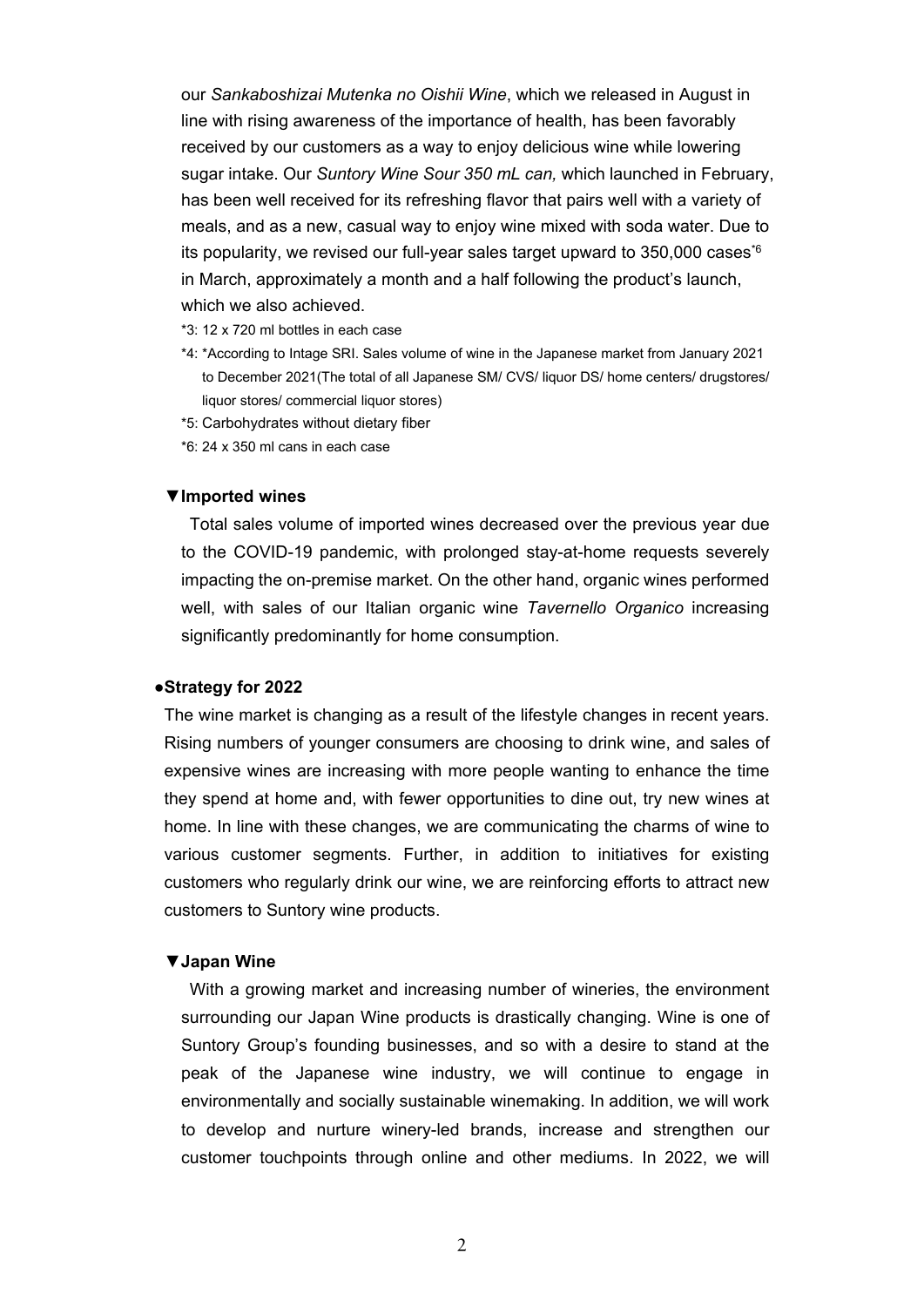focus on communicating the charms of our Japan Wine via the Suntory Tomi no Oka Winery, through real touchpoints such as factory tours, and online touchpoints such as ecommerce.

We will also maximize the synergy between our wineries in Japan and Europe. To do so, we will share and exchange winemaking expertise with our Château Lagrange\*7 winery in Bordeaux, and aim to create wine that is even higher in quality.

\*7: The Château Lagrange winery is a prestigious St. Julien château in the Medoc region of Bordeaux, France. In 1983, Suntory became the first non-European company to participate in management of the winery, making proactive capital investments to improve the estate—replanting vineyards, renewing winemaking facilities, repairing the symbolic estate building and gardens, and more. Suntory also reviewed the cultivation and fermentation processes, building and strengthening a system for improved quality. Today, the winery continues to create wines of outstanding quality based on its unique winemaking philosophy: Maximizing the benefits of the terroir through harmony between people and nature.

### **▼Creating new demand**

By reinforcing our lineup of small canned wines, we will offer products that are appealing and accessible for new customers. We will also use our strengths in manufacturing to create new demand, and develop high-quality, delicious products with the unique appeals of wine.

Following on from the success of the *Suntory Wine Sour 350 mL can* that went on sale in February of last year, in February of this year we will launch the new *Suntory Wine Café* brand. At the same tune, we will launch two new products: *Suntory Wine Café Wine Soda (Red)* and *Suntory Wine Café Wine Soda (White*). While continuing the concept that wine can be casually enjoyed with soda water, we will discard the term *Sour* and communicate the appeals of *Wine Soda*.

In the non-alcoholic beverage market, which continues to see growth alongside customers' diversifying needs, in March we will launch our new non-alcoholic canned wine-flavor drink *Non-Alcoholic Wine Holiday.*  Combining the strengths in manufacturing we have built up through our Japanese Casual Wine and the taste-creation technologies we have accumulated in-house, we have created a genuine sparkling wine-like flavor that bursts with fruity aromas, that offers a unique depth through use of wine essence, and that leaves a lingering aftertaste. To coincide with the product's launch, the Wine Business will air a TV commercial for the first time in 10 years to topicalize the product, and at the same time expand the non-alcoholic beverage portfolio of the Suntory Group's domestic liquor business.